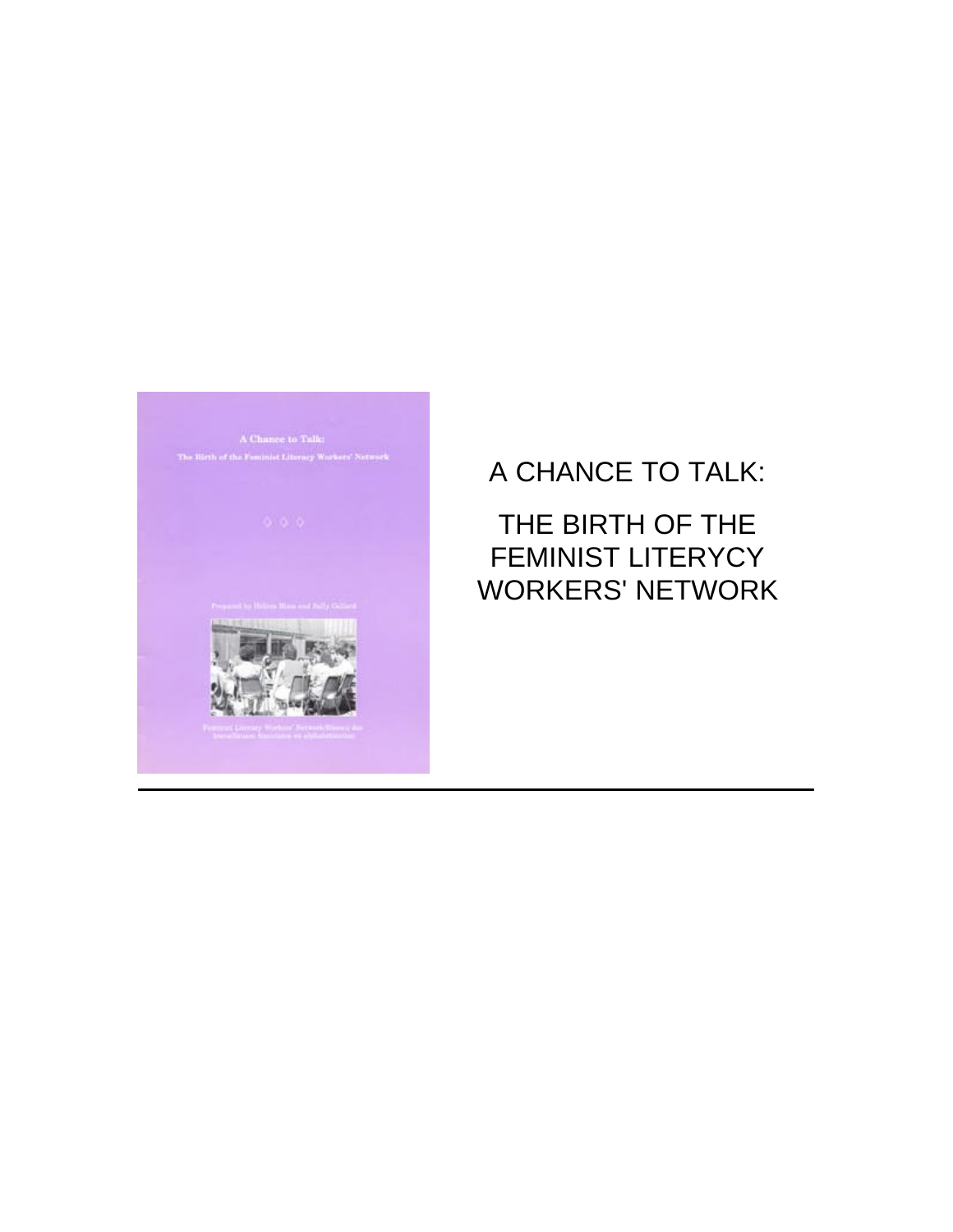# <span id="page-1-0"></span>ACKNOWLEDGMENTS

We would like to thank the Secretary of State, Women's Program; the National Literacy Secretariat of the Ministry of Multiculturalism and Citizenship; The Canadian Congress for Learning Opportunities for Women; The FLWN National Steering Committee; and the Vancouver conference organizing committee and Nora D. Randall in particular. Their generous help and participation made possible the organization of the Vancouver Conference and the writing and translation of this text.

We would like to thank Christine York, translator and member of FLWN, for translating sections of this report into English.

Design and Layout: Loralee Elliot

Copyright (c) 1993 Feminist Literacy Workers' Network/Réseau des travailleuses féministes en alphabétisation, c/o 47 Main St., Toronto, ON, M4E 2V6.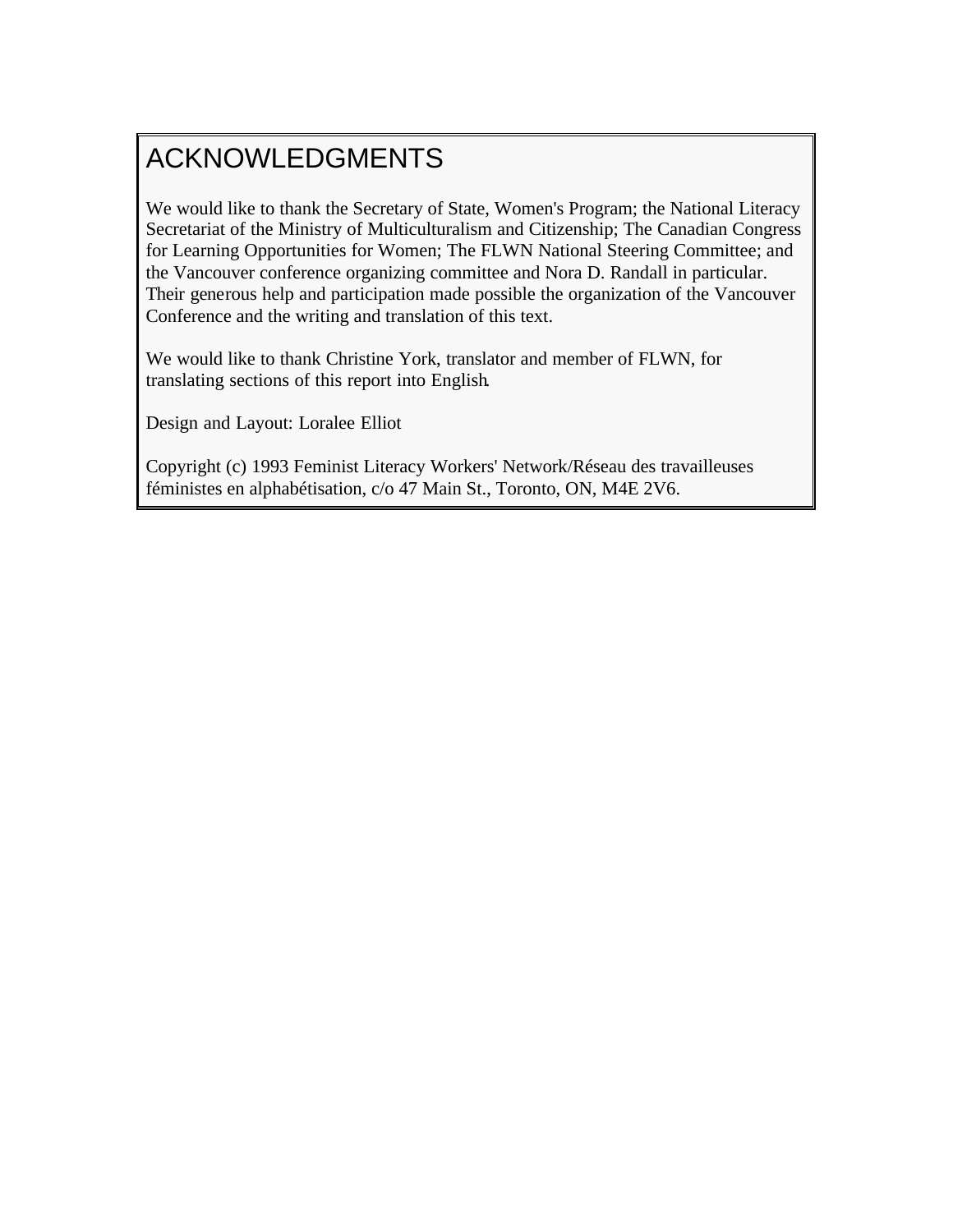A Chance to Talk:

The Birth of the Feminist Literacy Workers' Network



Prepared by Hélène Blais and Sally Gellard

Feminist Literacy Workers' Network/Réseau des travailleuses féministes en alphabétisation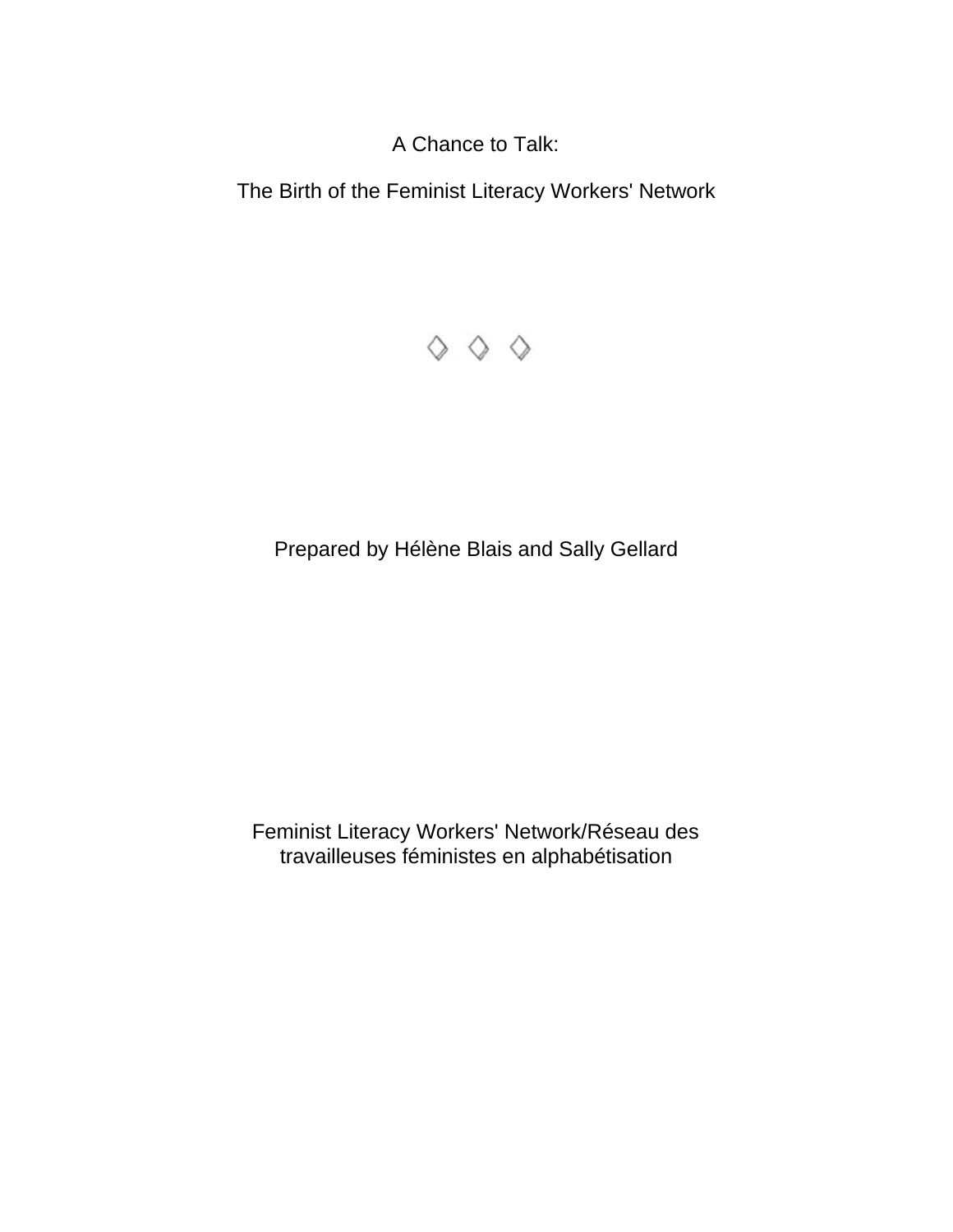### TABLE OF CONTENTS

**[Acknowledgments](#page-1-0) [Introduction](#page-4-0)** [A Little Background](#page-5-0) Why do we need FLWN? [A Chance to Talk: The Conference in Vancouver](#page-6-0) [Objectives of FLWN](#page-8-0) **[After the Conference](#page-10-0)** [What should we understand from the responses?](#page-18-0) [So what will we do next?](#page-18-1)  [The wandering Book](#page-19-0)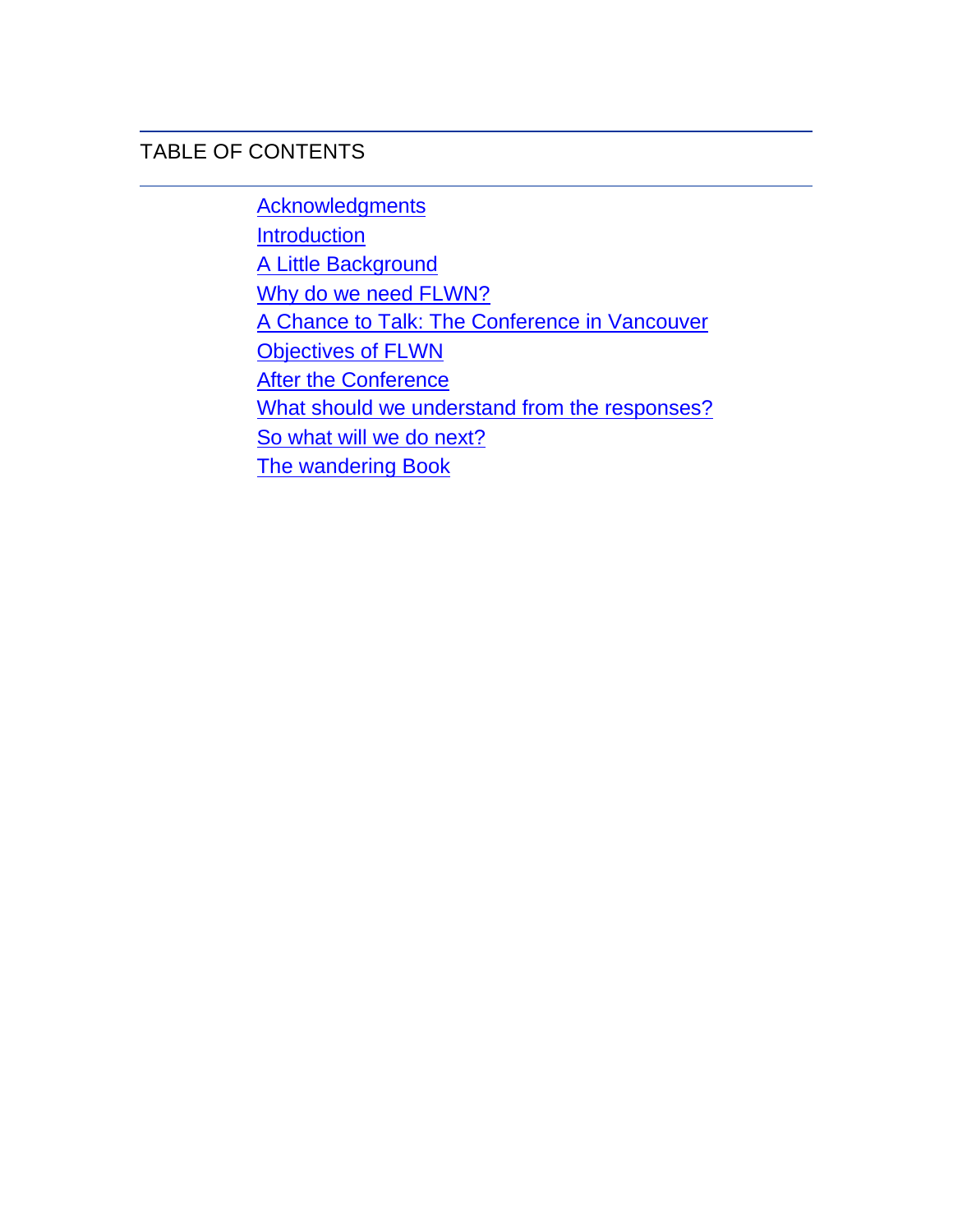# <span id="page-4-0"></span>**◇ INTRODUCTION**

This is a report on the activities of the Feminist Literacy Workers Network (FLWN) over the past two years.

This report was written cooperatively by Helene Blais (Quebec) and Sally Gellard (B.C.) We have worked with both French and English in the writing of the report and it is available in both languages.

We are writing this report for all women who have been connected with our young organization, especially the women who attended the FLWN conference in Vancouver and the women who have written in the Wandering Books. This report will also introduce our network to many women who are interested in our work and want to join us.

Our first purpose in writing this report was let you know that we're still around and to maintain contact with everyone who attended the Vancouver conference. We also want to continue exploring the possibilities of the network. Many thanks to each and every one of you who took the time to respond to the questionnaire we sent out in mid-September 1992. Without your participation, this report - this concrete sign of the continuation and evolution of FLWN - could never have been produced.

The report is arranged in four sections which cover the following topics:

- First, a short history of FLWN and its creation
- Second, highlights of the conference he ld in Vancouver in May .
- Third, the "after the conference" section: a selection of comments and suggestion made by women who attended the Vancouver conference, taken from the questionnaire sent out in mid-August 1992 .
- The report concludes with some suggestions for action aimed at continuing and building our network.

<sup>1.</sup> FLWN stems from an already-existing network composed of women who were not at the conference and who have not written in the Wandering Book.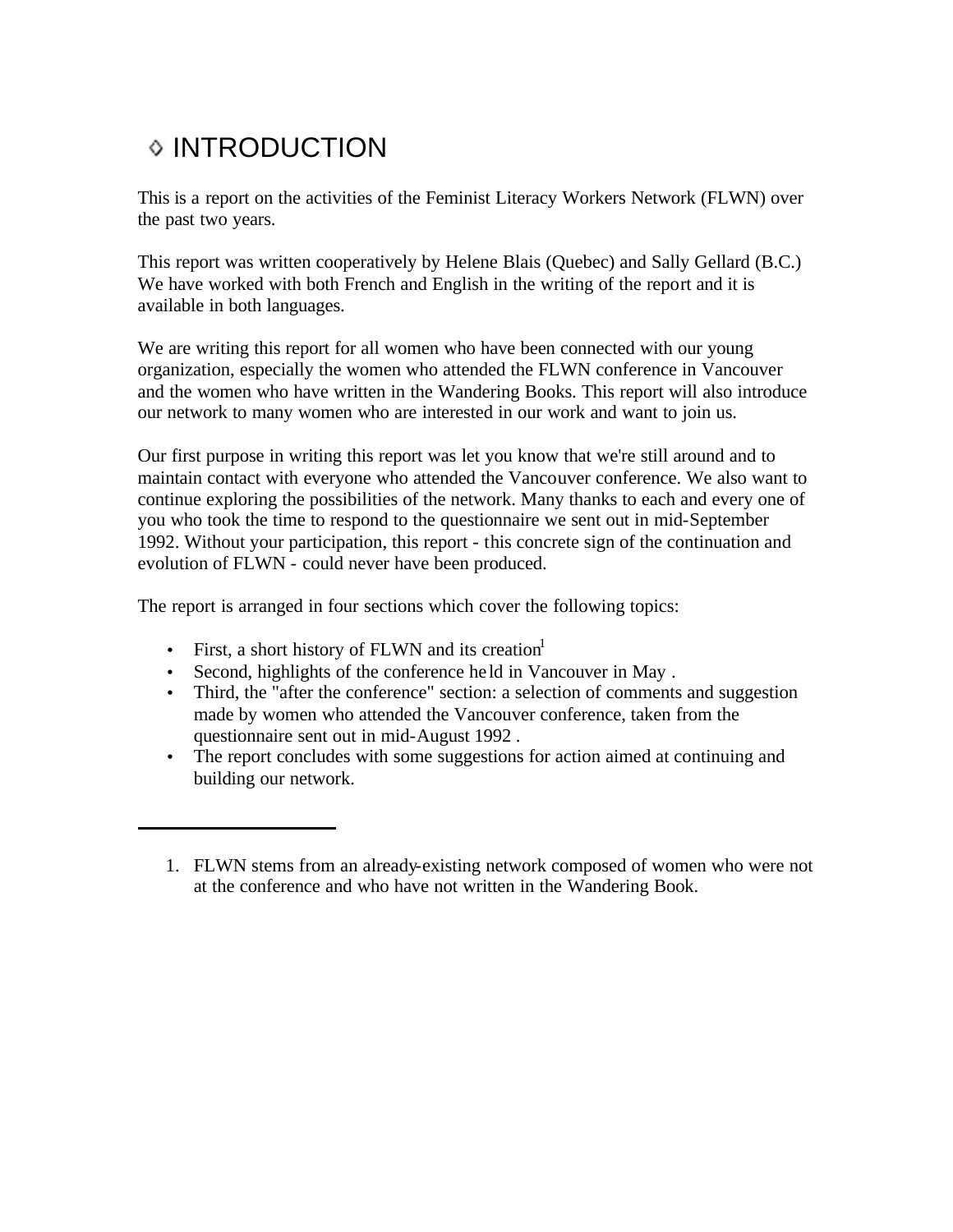# <span id="page-5-0"></span>**O A LITTLE BACKGROUND**

The call went out around the cafeteria. "All women in literacy work who consider themselves feminists and who want to form a network of support, come to this table and eat lunch together." This happened at the Literacy 2000 Conference held in New Westminster in October, 1990.

<span id="page-5-1"></span>These women discovered a common vision, to be able to identify themselves as feminists and to be recognized as contributing to the women's movement through their work in literacy programs. They uncovered a common need: to have the opportunity to speak with each other as women, and to share and compare their concerns and experiences.

So began the exciting discussions and plans to bring together a diverse group of women from every region of Canada who work in the literacy field.

Over lunch, these women formed a committee that asked the Canadian Congress for Learning Opportunities for Women (CCLOW) to support the development of the network and to help organize a conference. CCLOW agreed to assist with the network and help raise funds to hold the conference. CCLOW's support and connections with women and literacy gave the group a strong base for starting an organization.

The Ad Hoc Steering Committee, formed to work on this project, agreed that the network would be called "Feminist Literacy Workers Network" (FLWN) and that all women working in the field of literacy as students, workers, researchers or volunteers could join the network.

Their main goals were:

- to create a feminist literacy workers network, and
- to organize a national conference on feminism and literacy.

In the meantime, a "Wandering Book" began to circulate among a loose network of women. The idea of the book was to provide a forum for women in literacy to tell their stories and to share their feelings, thoughts and experiences of literacy work with other women. The list of women interested in the "Wandering Book" and in the network grew. Soon there were several Books circulating and the momentum for a national conference and a founding meeting was high.

# WHY DO WE NEED FLWN?

Many women feel isolated, many work alone, many have little connection with other literacy workers who share their concerns.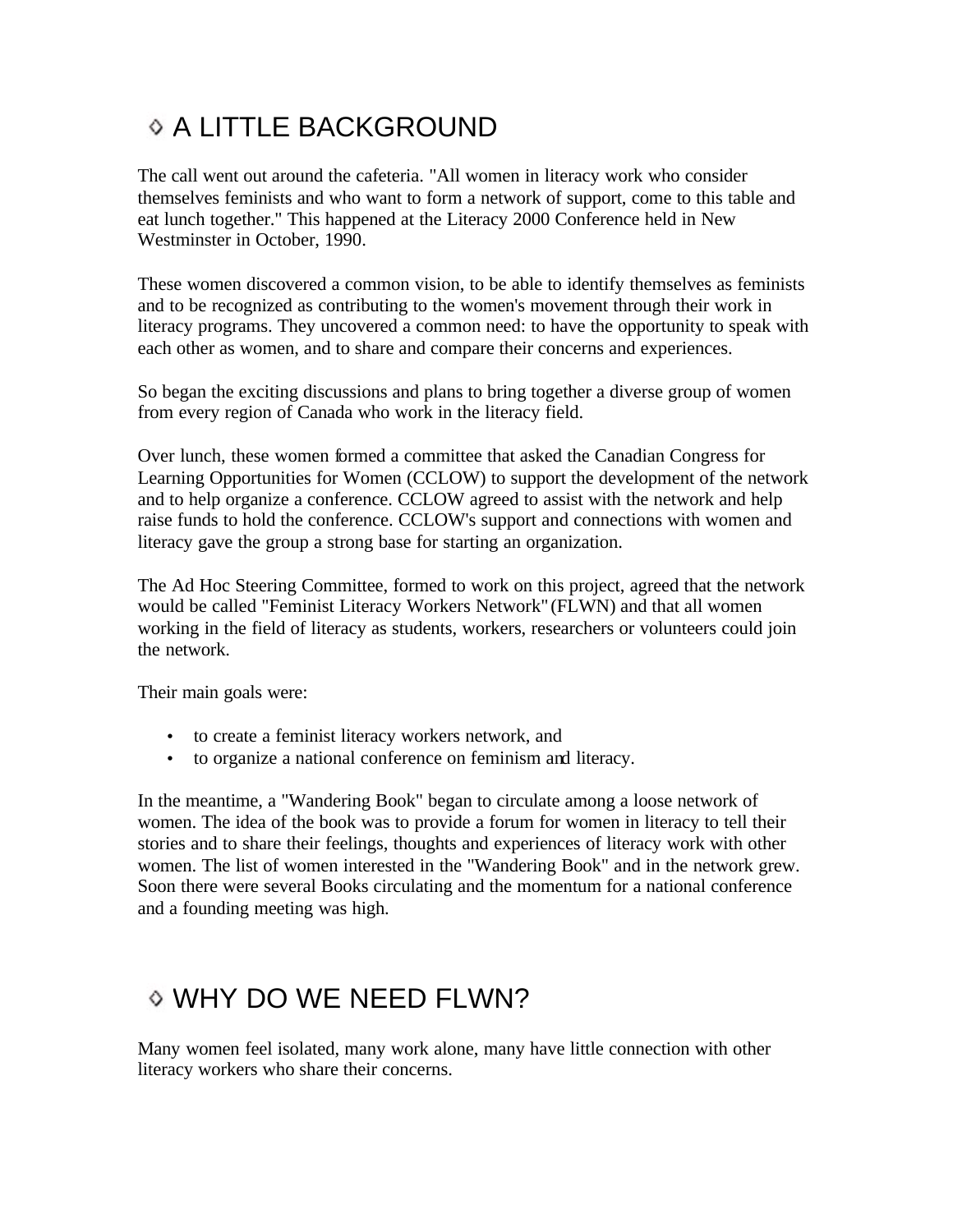Every day literacy workers deal with the realities of women's lives; issues of poverty, unemployment, racism, harassment, violence against women and children, inappropriate curricula and materials, lack of child-care, health concerns, and others. When these issues are talked about in the classroom, many literacy workers feel they lack the necessary information, skills and confidence to deal with them.

<span id="page-6-0"></span>In addition, Many women feel silenced in literacy programs when they suggest program changes or attempt to put woman-positive programs and events into place. They are often afraid to identify themselves as "feminists", and experience negative feedback from colleagues, administrators, students and volunteers.

Women working in literacy need to discuss common problems and issues, to share experiences, and to work together towards making literacy programs supportive and positive for women.



#### $\Diamond$  A CHANCE TO TALK: THE CONFERENCE IN VANCOUVER

On May 15, 16, and 17 1992, at the University of British Columbia campus in Vancouver, a conference was held. Some 80 women working in the adult literacy field came together from all corners of Canada to talk with each other and make their voices heard. We'd like to share some of the key moments of this event with you.

The FLWN Conference consisted of a number of small discussion groups. In each group, a maximum of 12 women sat side by side in a circle. The topics for discussion had been suggested to the conference organizers by the participants themselves, and were directly linked to the daily reality of literacy workers.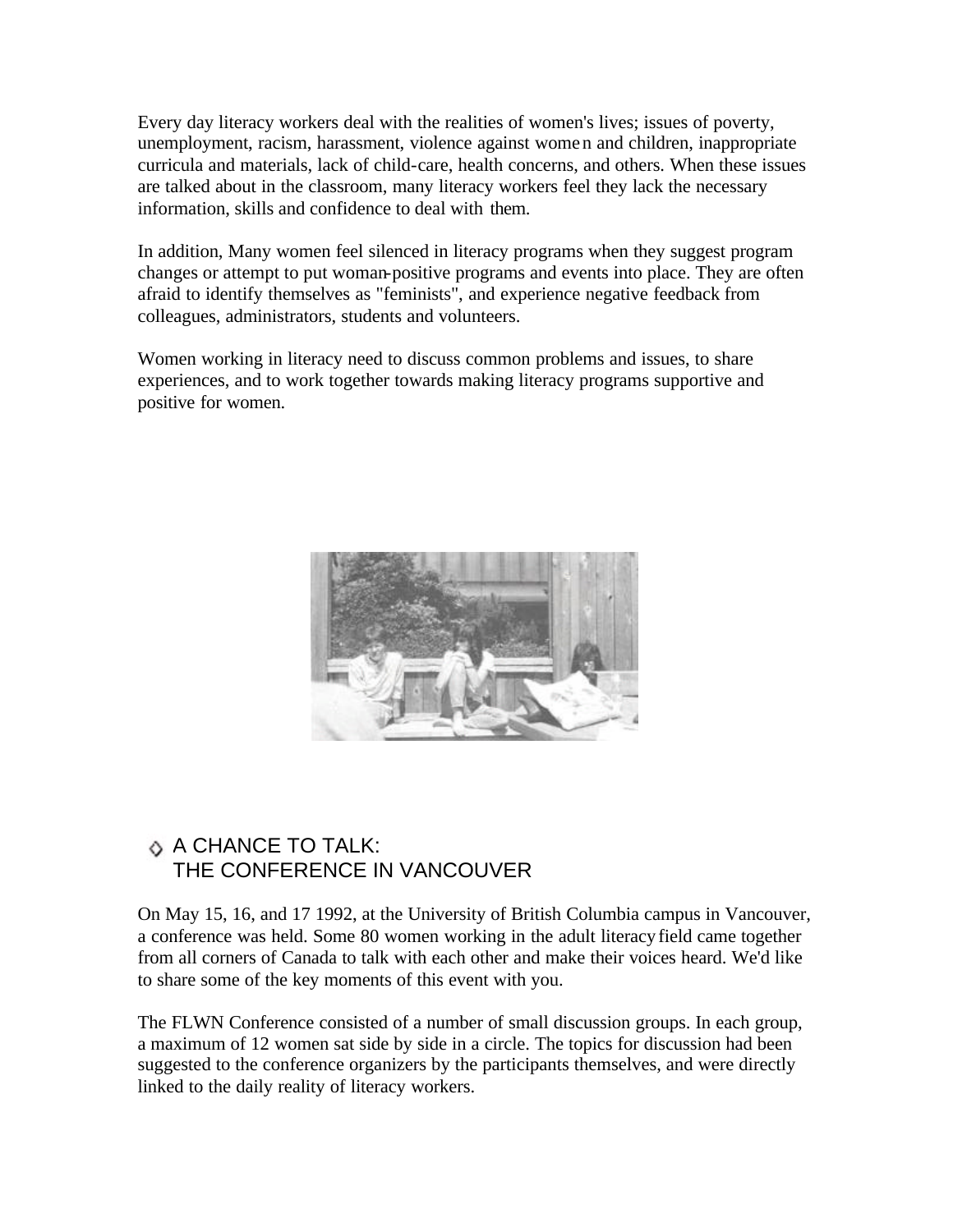It was also possible to participate in a speak out, a sort of public tribune where women could take the floor and speak on a given topic. Their voices were heard and found a resonance in an audience of women ready to accept the thoughts, words, and life experiences of others, those who opened up and revealed themselves with their words. The speak outs allowed women to risk the experience of talking without interruption. Among the themes explored were the goals of feminist action and consciousness raising, the organizational hierarchy of the literacy field (on national, provincial, and territorial levels), francophone identity in Canada<sup>2</sup>, cultural diversity, violence, literacy in the workplace, the holistic approach to literacy, racism and homophobia.

<sup>2.</sup> Since there were several francophone participants who were in a minority during the Vancouver conference, the francophone branch of the FWLN - which came to be called RÉTRAFA - was born during the conference. These women wanted to ensure that the francophone presence within the network was recognized and facilitated. To this end, they proposed the following measures: 1. That the mailing list include francophone organizations across Canada. We know that there already exists a Canadian francophone literacy organization, but it does not specifically address the concerns of feminists. 2. That, should a charter be created which includes a list of special interest groups, francophone appear in that list. 3. That, should a publication result from the Vancouver conference, it be available in both languages (cf. the present report and the French version of the Wandering Book, known in French as the *Livre Vagabond*). 4. That a translation budget always be provided for FLWN publications. 5. That, should francophone women decide to group together to organize a conference similar to the one held in Vancouver, or make requests for funding such a conference, it be done in collaboration - not in competition - with the existing FLWN network.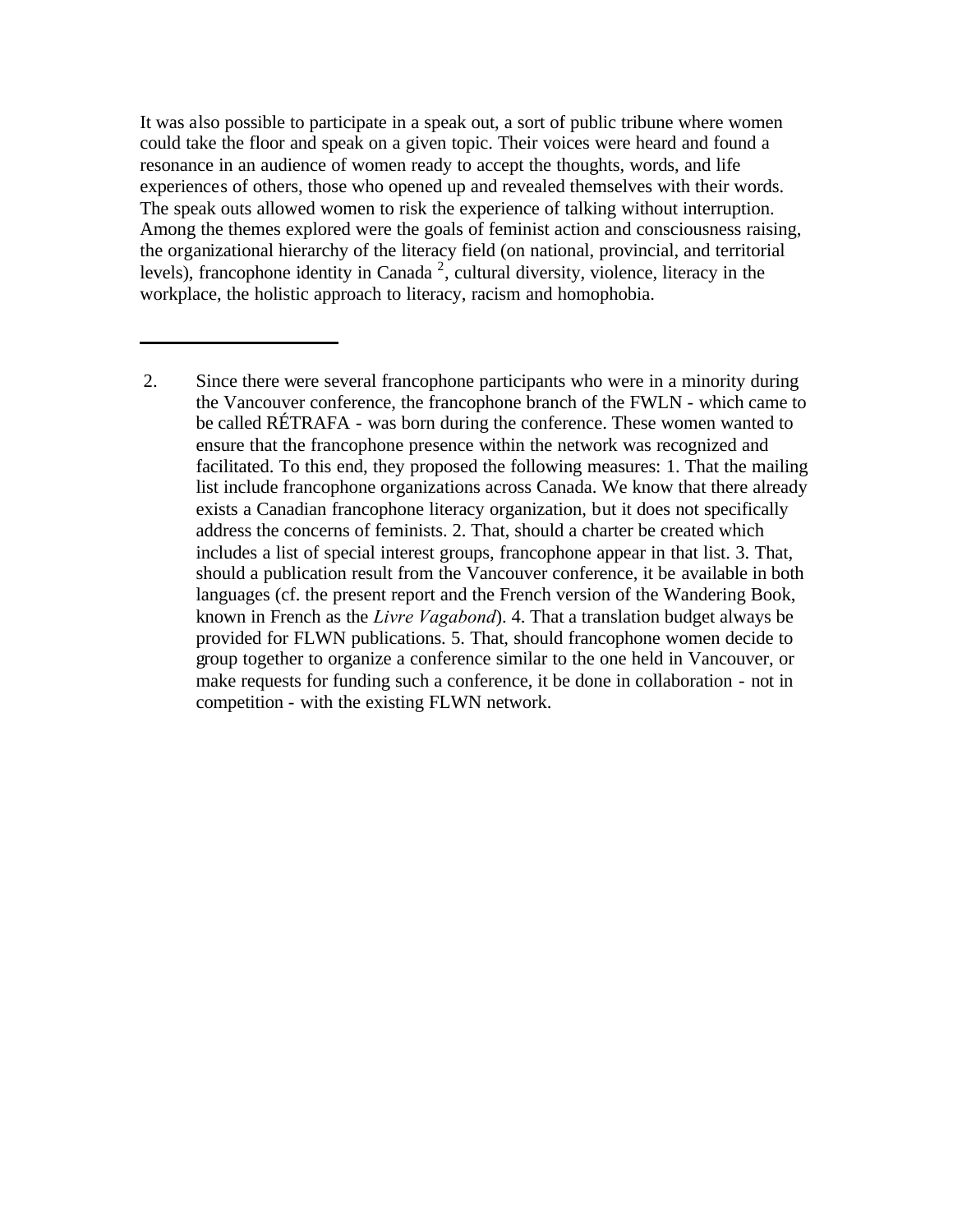The last half-day of the conference was set aside for a plenary session to share ideas, wrap up the conference and discuss possible continuations. The outcome of this brainstorming was a mountain of ideas and a sharing of energies. What became clear in the end was that we must reap the fruit of the conference: it should lead us to reinvest the positive energies that were created during the three days the conference lasted into concrete actions. It's a matter of time, and of organization; it means channeling our individual and collective forces; finally, it's a question of heart.

<span id="page-8-0"></span>During the entire conference, great importance was placed on the peace of mind of the women who spoke up, whether in the discussion circles, speak outs, or plenary session. The participants had to feel comfortable, in an environment that was informal and nonhierarchical, in a climate of mutual respect and openness towards all that women did, thought and were.

The amount of work accomplished by these small discussion groups was pretty amazing, especially considering that the conference only lasted a relatively short time. These small symbolic places allowed each participant to speak her mind in a safe, supportive environment and with full confidence that she would find an attentive audience.

Thus the conference was given a unique configuration through recognition of the personal status of each participant: mother, lesbian, heterosexual, farm worker, immigrant, learner, teacher, First Nations woman, woman of colour, mentally or physically disabled person, survivor of violence, abuse or sexual assault. This recognition accentuated the fact that our strength lies in our diversity; this distinctive or shared status is something we can reinvest in our work, our research, and our actions.

#### Themes, Burning Issues

After a highly spirited opening reception Friday evening, the conference participants got together on Saturday and Sunday to exchange ideas about very precise and pertinent discussion topics. We talked about our feminist practice, the violence that we ourselves face and that women learners in our literacy workshops must face.

We talked about our intercultural experiences and our working conditions. Brainstorming sessions at the beginning of each discussion period allowed us to flesh out sub-themes for each of the proposed themes.

The formal organization of FLWN was given a significant place during the last half-day of the conference, when the founding meeting was held. Among the outcomes were a list of objectives and a sense of FLWN's raison d'être.

## OBJECTIVES OF FLWN

- 1. to be a national voice for women's literacy
- 2. to coordinate with other groups to lobby government for: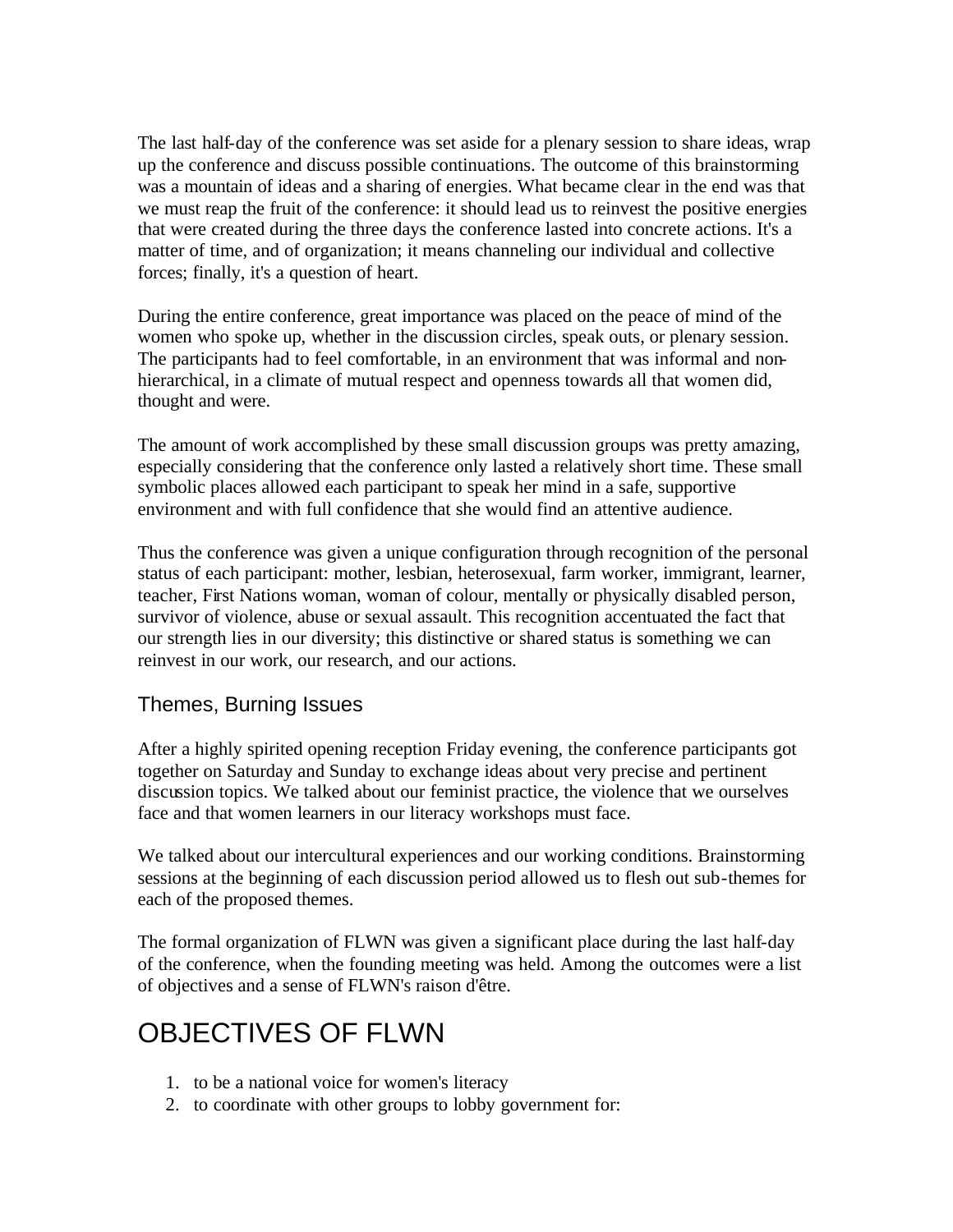- on-going funding
- improved access for woman learners
- 3. to raise awareness of feminist issues with other literacy organizations
- 4. to promote feminist analysis through:
	- non-sexist, non-racist, non-ablist resource material. language and imagery
	- culture specific resource material
	- feminist methodologies
	- change in curricula
- 5. to build a strong FLWN national network
- 6. to provide on-going personal and professional support for FLWN members
- 7. to improve the working conditions of FLWN members (both professional and volunteer)
- 8. to explore the possibility of forming a union
- 9. to support women learners

10. to promote feminist literacy research on topics such as:

- women's ways of knowing and learning
- feminism across cultures and classes
- violence against women
- language and imagery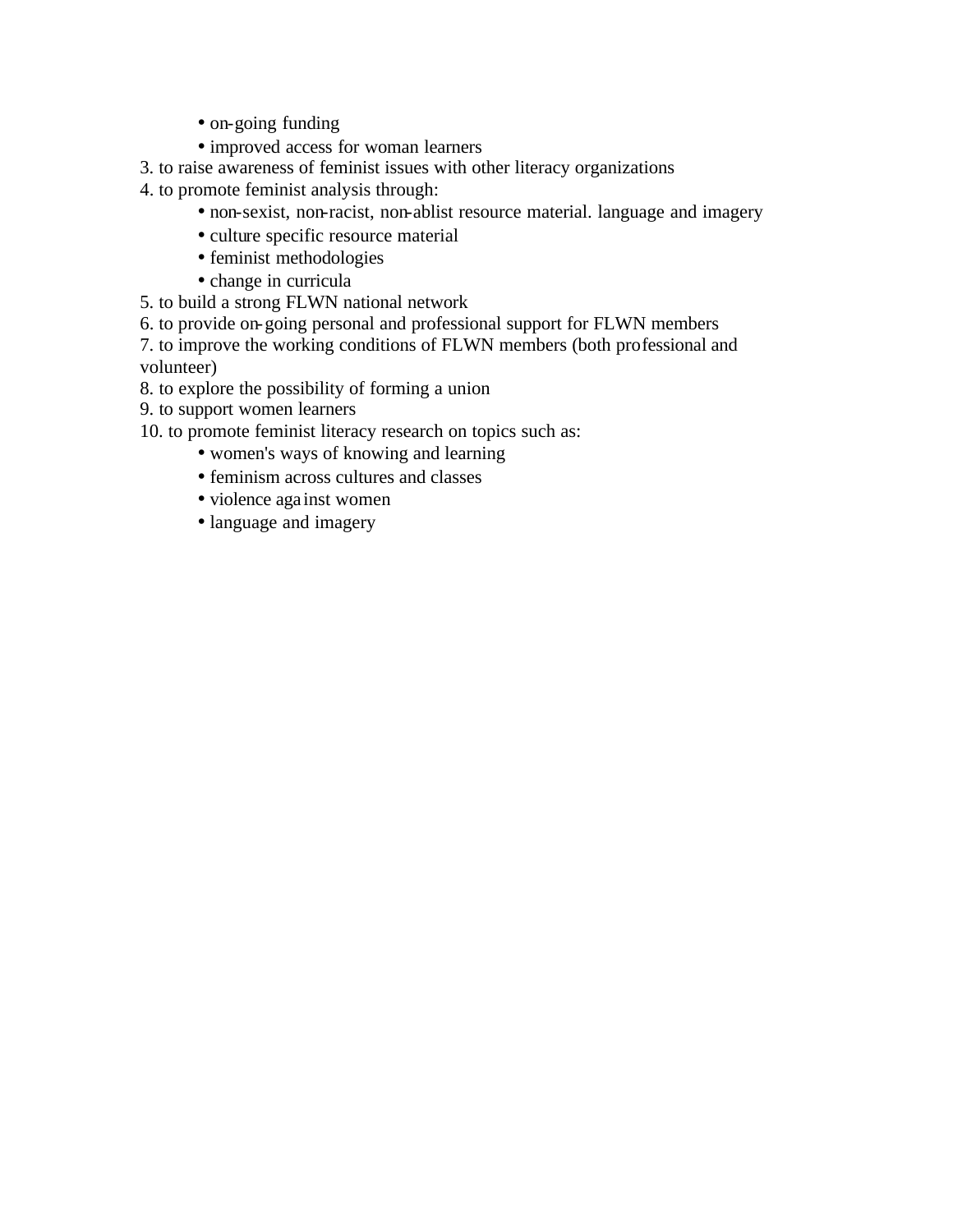# <span id="page-10-0"></span>**S AFTER THE CONFERENCE**

Something very special and unique had happened during the Vancouver conference. Following the conference, we wanted to capture some of energy and the magic that was there. We did this by sending out a questionnaire. 38% of you responded.

#### **1) What were your return thoughts, impressions, feelings on the Vancouver conference?**

For the great majority of women who responded to the survey the comments were positive. A few flat notes were sounded, for example, on the fear of what feminism represented, and the money spent on giving ourselves a chance to talk among feminists. Some participants felt marginalized in relation to the other women who were present at the conference.



I was deeply with the most successful experience of feminist praxis I have ever experienced"

" A real eye-opener for me - I want more"

My only concern was, "Am I really a feminist?" To me feminism means wanting better things for women .. so I guess I am."

"Beaucoup d'énergie, d'émotion, d'idées mettant en lumière la réalité des femmes dans le milieu de l'alphabétisation

"My impressions are the conference used literacy dollars to promote feminist views"

"What a diverse, fascinating group we are"

"I felt energized and refreshed and very pleased we had pulled off a women's event that wasn't a mock men's event with flexibility and creativity"

"I enjoyed the opportunity to hear so many different stories"

" I felt amazed that so many literacy workers were identifying themselves as feminists and raising feminist concerns in relation to their work"

"Certainly interesting to meet so many different types of women from across Canada"

"Disappointing - coming from a small community, I found the conference pertained toward the larger cities"

"Extremely positive"

"I was very impressed by the organization, the warmth and the energy"

"There is so much to learn from each other"

"I have been trying to define the word 'feminist' ever since"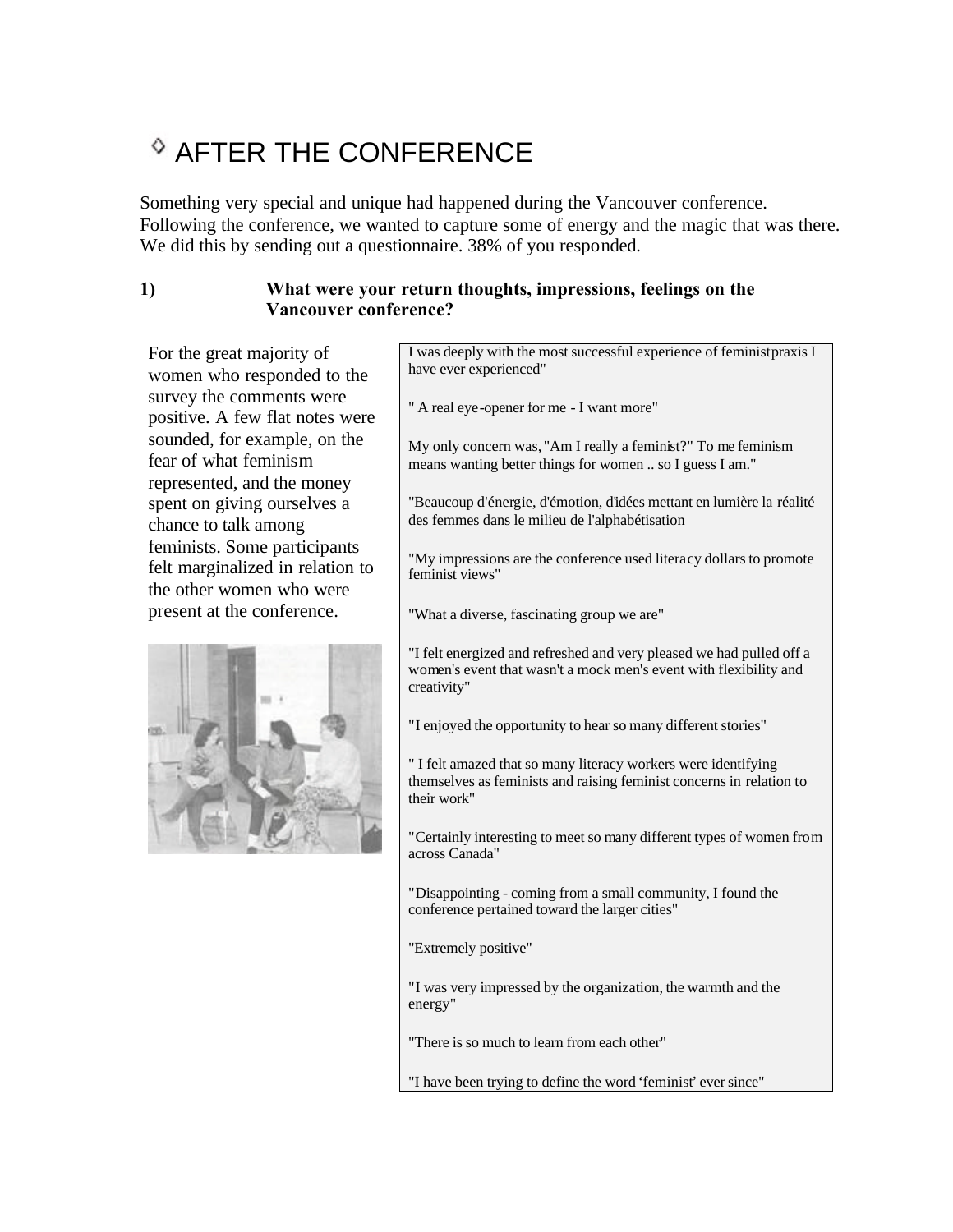### 2) What issues or problems would you like FLWN to work on?

We can summarize the participants comments under the following headings: training literacy workers, education, working conditions, FLWN as a site for action and reflection, strengthening the network, financing, increasing public awareness, political action, studies and research, priorities and choices.

| <b>Training Literacy Workers</b>                                                                                                              | "I want our focus to be feminist and to keep the initial<br>talk mandate uppermost."                                                                                                                                                                                                   |
|-----------------------------------------------------------------------------------------------------------------------------------------------|----------------------------------------------------------------------------------------------------------------------------------------------------------------------------------------------------------------------------------------------------------------------------------------|
| Concern ourselves with the training<br>of literacy workers; address the<br>following issues:                                                  | "Working conditions - literacy work tends to be<br>undervalued women's work and we need to address the<br>economic and political issues.                                                                                                                                               |
| job security<br>٠<br>the "market value" of<br>women, both paid workers<br>and volunteers                                                      | "Strengthening the feminist analysis bond - I worked<br>for years in literacy then in the women's movement,<br>finally, as a result of the Vancouver conference, I have<br>begun to make some sense of my frustrations."                                                               |
| training and certification for<br>$\bullet$<br>paid workers and volunteers<br>the establishment of<br>$\bullet$<br>Canadian standards for the | "Self-care - in every session I heard women speak of<br>isolation, of very difficult work in hostile<br>environments, of frustration, of fatigue."                                                                                                                                     |
| quality of literacy work<br>the development of a<br>$\bullet$<br>feminist studies program                                                     | "I was disappointed to find women at the conference<br>who still wanted to shy away from the word. We need<br>to bring home the idea that feminist is as feminist does"                                                                                                                |
| sexist language<br>training in literacy<br>management                                                                                         | "Let's make feminism a good common everyday word -<br>- ie not scary."                                                                                                                                                                                                                 |
| training in counselling,<br>$\bullet$<br>developing skills to cope                                                                            | "Promote understanding of feminism in the general<br>population - among women in particular."                                                                                                                                                                                          |
| with an "emotional<br>emergency" (counselling<br>includes giving advice or<br>information to learners on                                      | "Women returning to school and the issues they need to<br>overcome in order to be successful and remain in the<br>educational system."                                                                                                                                                 |
| any subject of a personal,<br>administrative, academic or                                                                                     | "Racism toward Native women who live in the city."                                                                                                                                                                                                                                     |
| family nature).<br>additional training for                                                                                                    | "Continue the dialogue and keep the network going -<br>this is an important voice."                                                                                                                                                                                                    |
| working with adults<br>experiencing learning<br>difficulties<br>the need to include creative                                                  | "Continue the discussion about what feminism means-<br>not that we have to agree - just so we don't become<br>afraid to debate it."                                                                                                                                                    |
| activities in the planning of<br>our own conferences.                                                                                         | "There is a need to foster a better understanding of<br>women's issues within the context of literacy. Access is<br>the key - Access to other women as well as literacy<br>programs and resources. We can learn from each other<br>and together move resources. We can learn from each |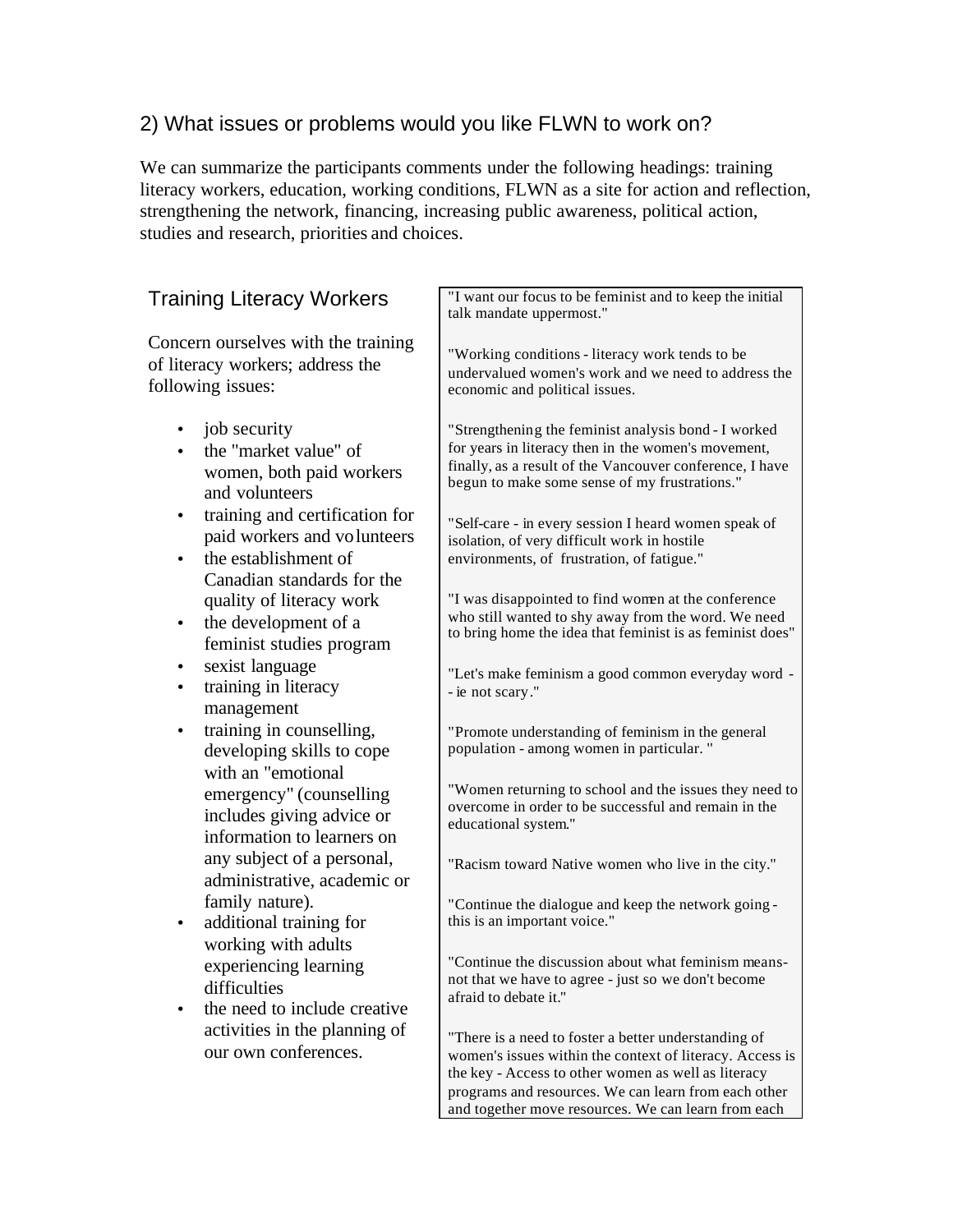• Place greater importance on centrist issues, like the links between child-care programs and literacy programs, violence against women in literacy programs, psychological counselling which literacy group coordinators mayor may not take responsibility for.

other and together move toward change."

"Women's writing and research"

"Make connections within my area"

#### **Education**

- Develop meaningful, non-sexist reading material.
- Make the most of learners' experiences and opinions about the resource material provided and about what helps them learn best (useful learning strategies).
- Support the professional development of the literacy workers, particularly in their work with women who have little basic knowledge /of reading, writing, and mathematics.

#### Working Conditions

- Study the relation between women literacy workers and low salaries.
- Make space for the recreational, spiritual, relaxing and healing aspects of our work

### FLWN as a Site for Action and Reflection

- Set up pilot projects; make the results known in the FLWN network and elsewhere; take them into consideration in our future practices.
- Acknowledge the reality of violence, poverty or the protection of youth and cultural differences, rather than the usual middle-class analyses of the fear of success, the fear of women, the challenge to poverty, which are currently addressed through workforce-oriented programs for women.
- Define and agree upon the objectives of our organization.

### Strengthening the Network

- Grant equal status to all members of the network.
- Work towards an understanding of feminism that suits our needs and brings us together.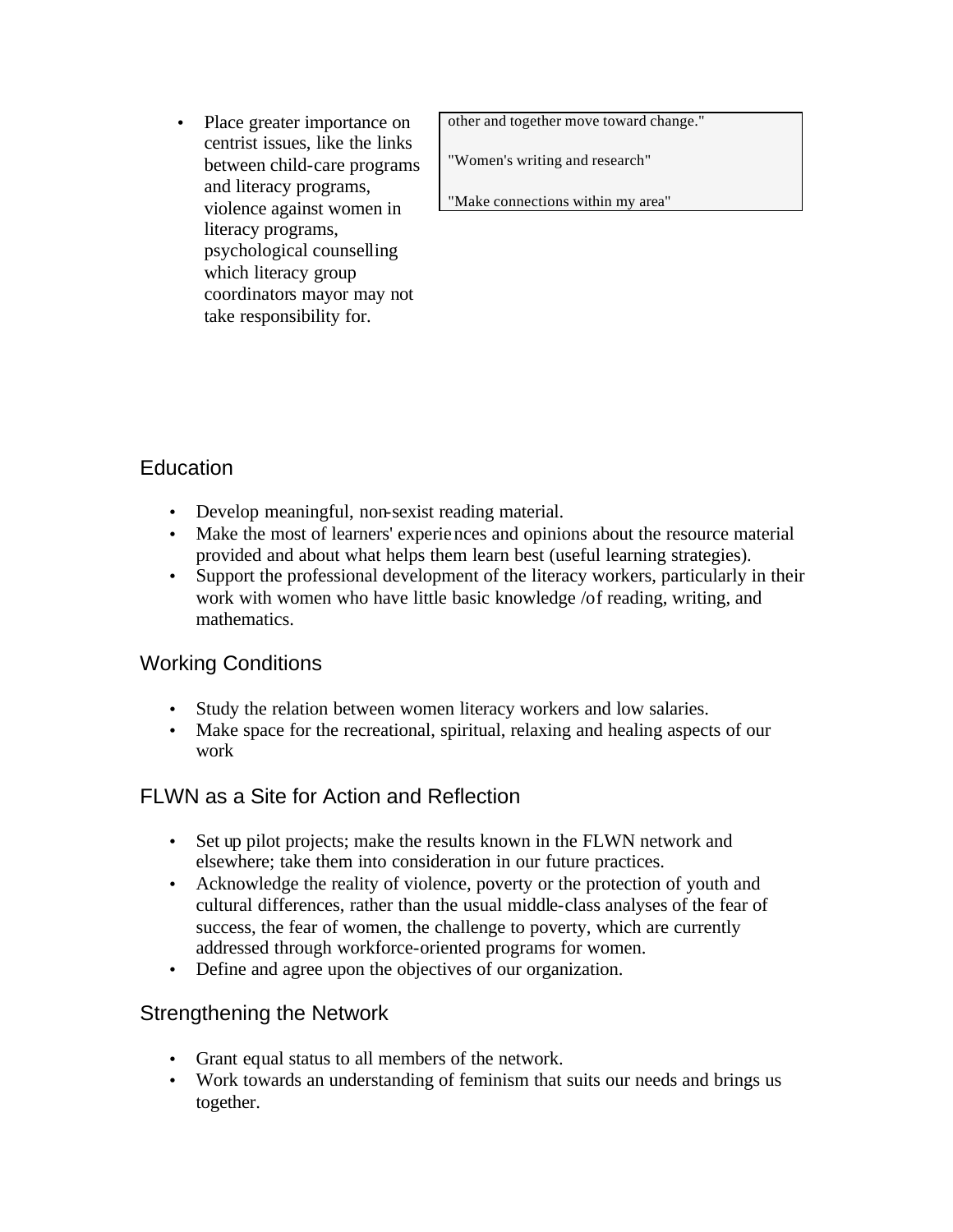- Reach women in outlying regions, such as in Manitoba: The Pass Band, Thompson, Nelson House, Cross Lake, Norway House, Grand Rapids, etc
- Act as a link between all women literacy workers in Canada so that we become a support network and a force we can count on in terms of literacy policy, working conditions, innovation in the field, etc.
- Promote national, regional, and local events; establish links with other women's groups or networks; sponsor such events.
- Become an active network using electronic and printed communications to facilitate the exchange of ideas and information.
- Organize provincial assemblies to allow more people to meet, share ideas and act.

#### Financing

- Find money to be able to hold yearly meetings; the annual conference is an ideal way to keep the network strong and provide an oasis for overworked and underpaid literacy workers.
- Find money to be able to train workers in sectors that specifically concern women.

#### Increasing Public Awareness

- Increase public awareness of the issues that concern women in literacy, through regional meetings, exchange sessions, etc.
- Increase our public profile as a non-governmental organization (NGO) which aims to promote services specially designed to meet the needs of women.
- Draw up a written declaration that would return the spotlight to International Literacy Year (ILY) , possibly taking it up where it's at now.

#### Political Action

- Facilitate women's access to literacy programs.
- Address the issue of child-care, both for women literacy workers and for learners.
- Ensure that women's issues and literacy become intimately linked and are given prominence within government, ministries and grant organizations.
- Demystify the fear of feminism, which can neutralize positive political actions for women in education.
- Demand better working conditions and better salaries for women literacy workers.
- Continue to increase public awareness and recuperate "political dollars" to achieve that goal.
- Press for greater promotion of literacy and its social and political status, particularly in the current context of budget cuts.

#### Studies and Research

- Evaluate the working conditions of women in literacy.
- Evaluate the needs of illiterate women.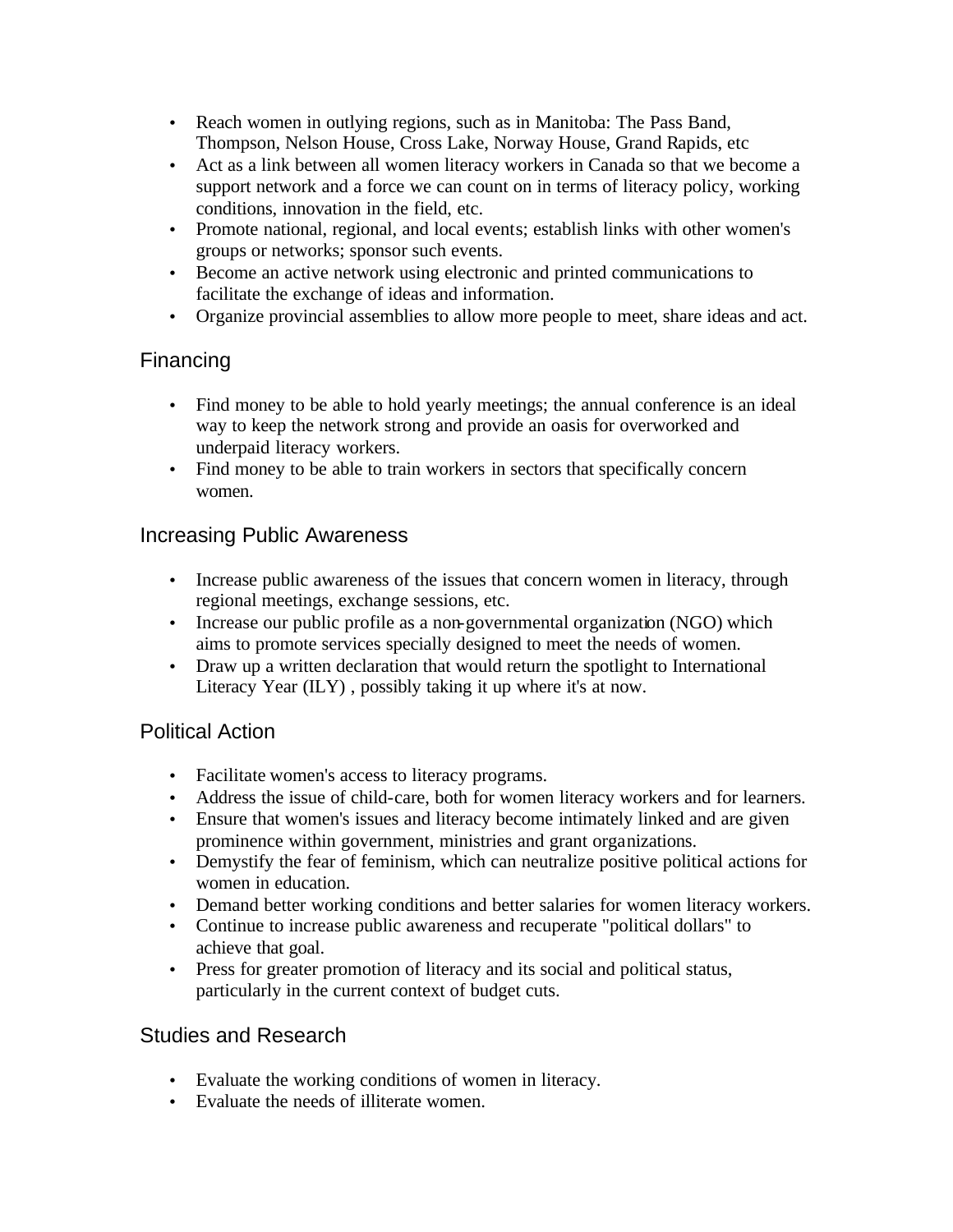- Make the possible links and parallels between feminist literacy work and low literacy rates among women.
- Examine what it is that makes literacy a feminist problem.
- Reinforce feminist analysis of literacy (taking charge rather than making do)

#### Priorities and Choices

- Ensure that the Wandering Book is published.
- Determine the most pressing issues each year; make sure that our calls for change and the solutions we propose to the problems are brought to the forefront and known to the public.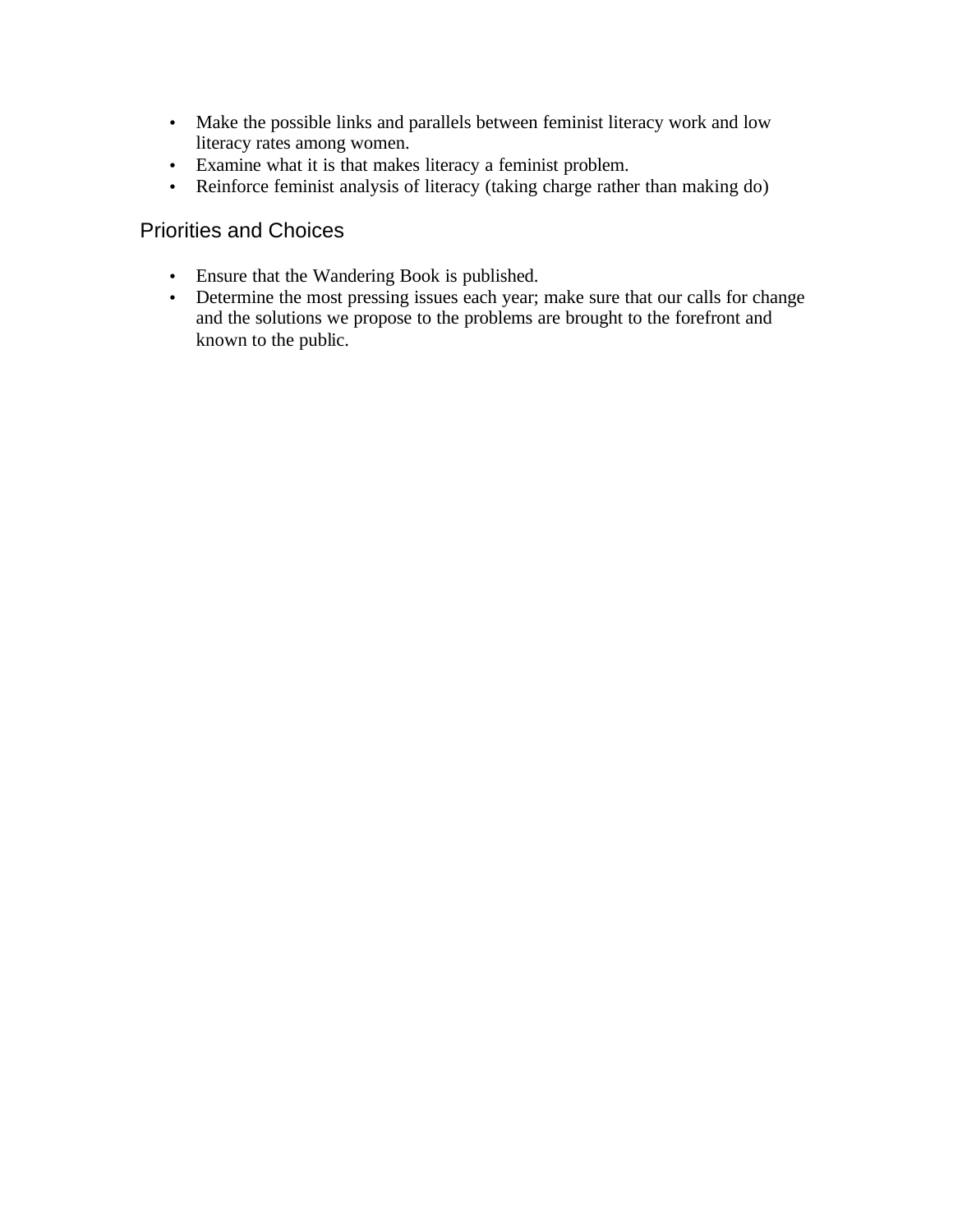#### 3) What ways of communication and publicity do you think FLWN should use to reach women across our land?

The participants' suggestions about ways of communicating with all members of the network can be grouped into the following categories: practical means (contacts, information, promotion) and other means and ideas (defining feminism, research, writing by women literacy workers).

### PRACTICAL MEANS

#### **Contacts**

- Establish contacts with other groups, for example those which promote women in education and women in the workforce, as well as organizations dedicated to improving the status of women.
- Continue to discuss the definition of terms like "literacy worker" and "feminist."Not necessarily to arrive at a consensus, but simply to establish an environment where a variety of ideas can be heard and discussed.
- Support feminist literacy workers, demand change, educate the public, circulate books.
- Ensure that learners are represented on FLWN committees.
- Invite more learners to the next conference.
- Use teleconferencing and telephone chains.

" Fan outs - one volunteer in each geographic area who would pass on info to knowing members and recruit new ones."

" Wandering Books are wonderful but many people simply aren't taking the responsibility seriously enough."

"Newsletters" (this was repeated many times) "A newsletter . . or use provincial organizations' newsletters as a vehicle."

" Weave communication in to existing CCLOW structures until we are strong enough to go on our own."

"I think we need to infiltrate every newsletter of every literacy group. Each of us needs to take about FLWN at meetings and events and take names. "

" That depends on what the goals of FLWN are. If indeed it is to promote feminism, then direct attention to feminist groups. Define feminism so that prospective members can make an informed decision about joining."

"Send our newsletter to community colleges, women's organizations and literacy organizations."

"Send out brochures, letters to aboriginal communities, churches, school offices in the city."

"Un bulletin d'information écrit national ou une présence dans des réseaux déjà existants."

"Telephone chain."

"Teleconference with area representatives seems good."

"Can we set up a E-mail network?" (computer generated mail)

"A monthly newsletter where we could all send in our news and ideas. We do need some form of regular communication so that we know we are all out there."

"A mail-out with blurb and a reading list with the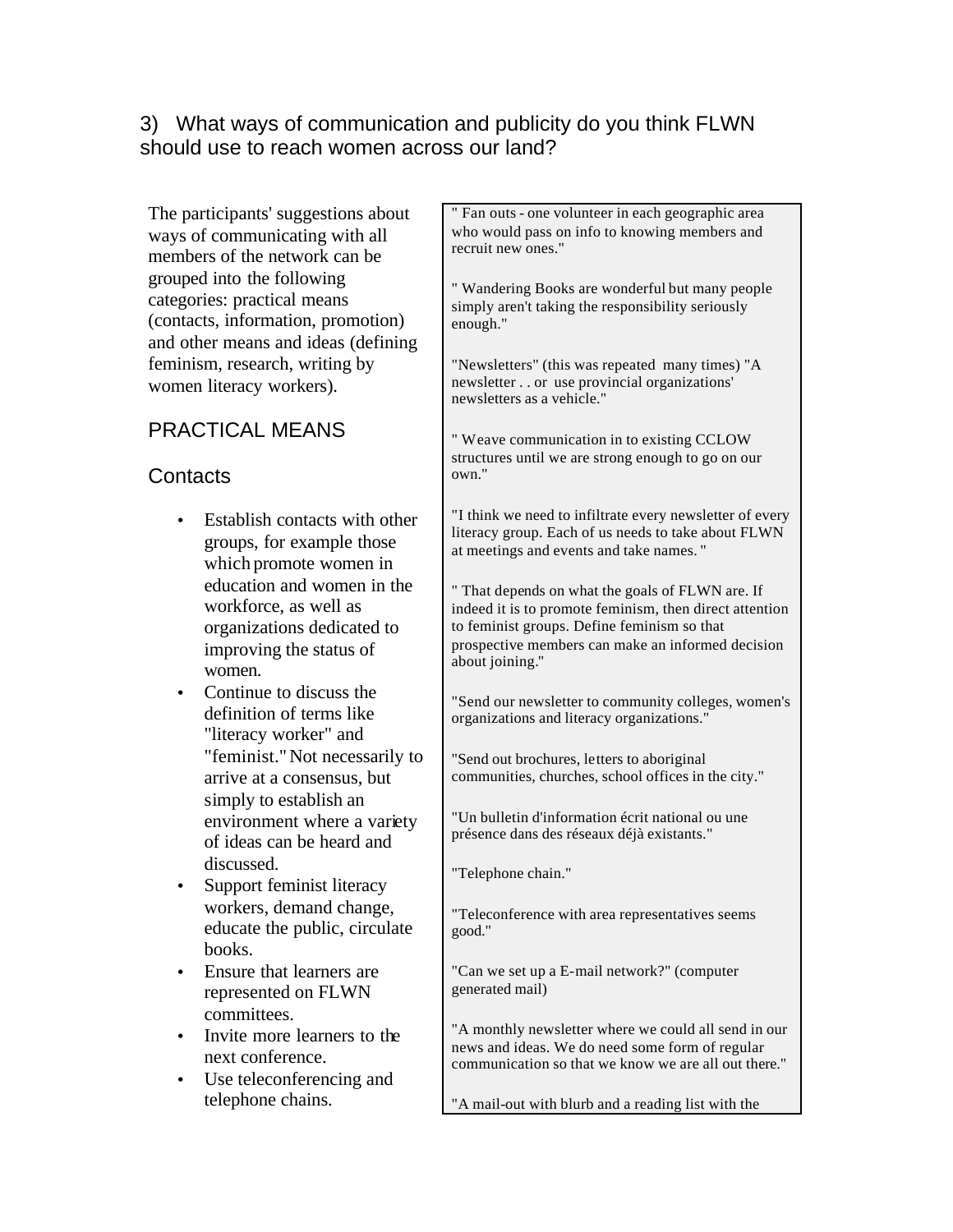• Establish formal and regular communications to maintain the links and contacts we have created.

objectives of FLWN and how to join."

"Perhaps a larger project - of descriptions of life, work dreams, transcripts of our speak-outs - a larger project may keep people plugged in ."

"I would like to see a resource list developed so that we might so have means of contacting each other and sharing ideas."

#### Information

- Find a volunteer in each region to pass on information to current members and recruit new members.
- Create a national newsletter or use an existing network or newsletter as a vehicle. This newsletter could be sent to members of the network, colleges, community organizations, women's organizations, and literacy organizations.
- Circulate letters.
- Organize ourselves so that all women literacy workers become aware of the existence of FLWN. They may not all wish to join the network, but this should result from a choice on their part rather than a lack of information.
- Send out brochures and letters in native communities, churches, schools, and municipal offices.
- Infiltrate every literacy newsletter of every literacy group!
- Establish a database of members.
- Hire a part-time person to coordinate the publication of a newsletter containing news items, ideas, etc

#### Promotion

- The Wandering Book is a wonderful idea, but many people don't take their responsibilities as "chain writers" seriously.
- Circulate a pre-publication version of the Wandering Book.
- Talk about FLWN during meetings and events; on each occasion, take names, phone numbers and addresses of future members.
- Enumerate the particular frustrations that feminist literacy workers have, and use this as an ice-breaker to recruit new members. Add a reading list and a membership form.

#### OTHER MEANS, OTHER IDEAS

#### Defining feminism

• Set out a clear vision of what we mean by "feminist" literacy worker.

#### Research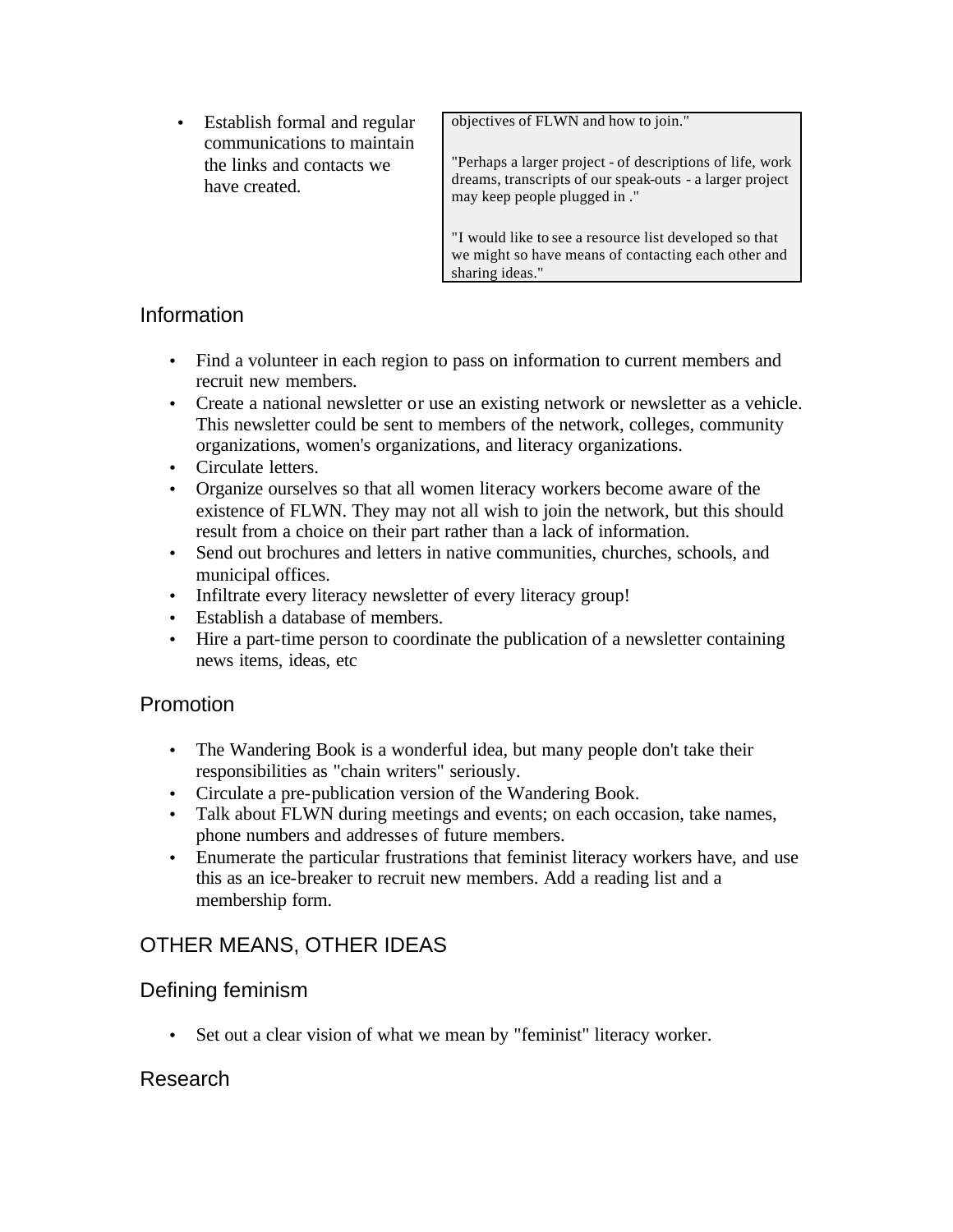- Research the ethnic backgrounds of FLWN members.
- Initiate a larger project that could bring us together, strengthen our connections and highlight both the diversity and marginality of our voices.

### Writing

- Develop a larger writing project describing the life, work and dreams of women literacy workers.
- Transcribe our speakouts.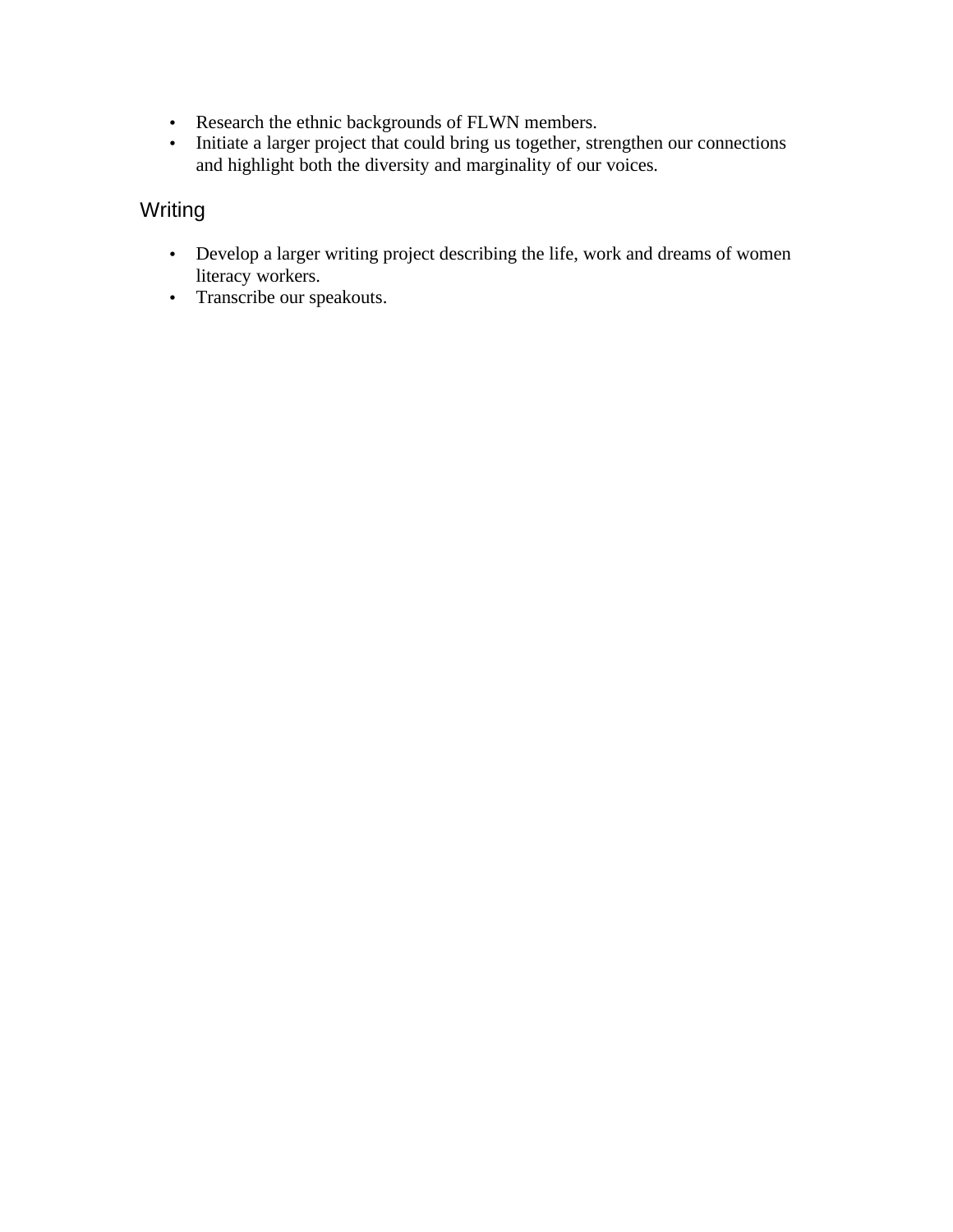# <span id="page-18-0"></span>WHAT SHOULD WE UNDERSTAND FROM THE RESPONSES?

Obviously, the Vancouver conference represented our first occasion to discuss the topics in such a context. Many women had never before participated in an all-woman, unstructured conference. We challenged ourselves to think and act in a way that was both exciting and fearful to us. Not everyone had a positive experience and we need to acknowledge that. But most women lived an important moment in their lives and we should celebrate that!

<span id="page-18-1"></span>The issues that women brought up are varied and diverse. There are two main themes we can draw from these responses and which can give us direction for the future of FLWN:

| <b>REFLECTION</b> | expressed as a need for more "talking, understanding, exchanging<br>of ideas, learning from each other, continuing the dialogue,<br>making connections."             |
|-------------------|----------------------------------------------------------------------------------------------------------------------------------------------------------------------|
| <b>ACTION</b>     | expressed as "women's writing and research, improve access,<br>address the economic and political issues, produce feminist<br>analysis, improve working conditions." |

#### ♦ SO WHAT WILL WE DO NEXT?

At the founding meeting, eighteen women volunteered to be the on-going steering committee of FLWN.

A smaller working group took on the task of meeting regularly by teleconference phone calls. This group represents six regions of Canada: the North, British Columbia, the Prairies, Ontario, Quebec, and the Maritime. The goals of this group over the past few months have been: .

- to work on follow-up reports, and
- to develop on-going communication strategies, including a newsletter.

CCLOW continues to support us by coordinating our mailings and meetings. We are very thankful for their support and encouragement. It has enabled us to keep the dream of a feminist literacy network alive.